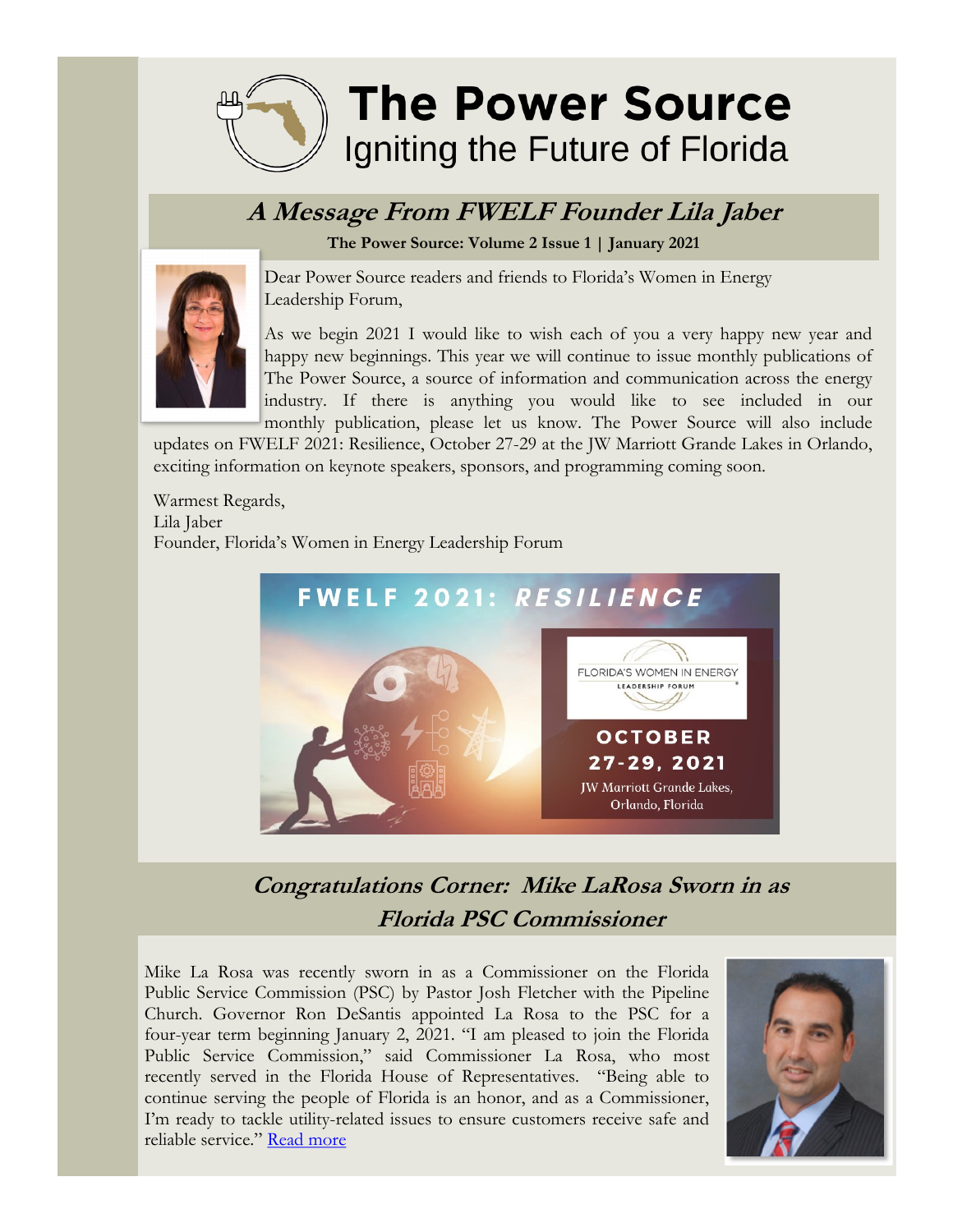

**News From The Florida Public Service Commission**

## **PSC Approves Renewable Natural Gas Service for Florida City Gas**

According to a recent press release from The Florida Public Service Commission, the PSC recently approved a new Renewable Natural Gas (RNG) Service tariff for Florida City Gas (FCG). FCG can now offer services to convert biogas into usable renewable natural gas, and receive and transport RNG through its distribution system on behalf of the biogas producer.

Under the tariff, FCG would contract to construct and operate RNG facilities on behalf of the customer. The RNG produced would be used onsite by the customer or injected into FCG's distribution system on behalf of the customer. [Read more](http://www.psc.state.fl.us/Home/NewsLink?id=11904)



#### **Hillsborough County Recognized with Florida PSC's Triple E Award**



Triple E Award for Energy Efficiency Efforts. Together partnered with its local utility, Tampa Electric Company Hillsborough (TECO), the county has County Florida worked to implement energy conservation measures into its

Recently Hillsborough County received the Florida PSC's

facilities. "The County received rebates for our efforts in upgrading our lighting systems to lower our utility bill, reduce our carbon footprint, and provide employee comfort," said Sheila McNamara, Sustainability Manager, Hillsborough County. "We value the importance of using our county resources wisely and were pleased with the savings we achieved to remain fiscally responsible to the citizens we serve."

Because of their efforts, Hillsborough County received more than \$43,700 in rebates in 2020 alone and is saving more than 1,213,031 kilowatt hours annually. [Read more](https://www.einnews.com/pr_news/533267828/hillsborough-county-recognized-with-florida-psc-s-triple-e-award)



### **Florida PSC Approves Duke's Clean Energy Connection Program**



The Florida Public Service Commission recently reached a stipulated agreement on Duke Energy Florida's (DEF) Clean Energy Connection (CEC) program. Signatories to the Stipulation are DEF, Vote Solar, Southern Alliance for Clean Energy, and Walmart, Inc.

According to the press release from the PSC, "The CEC program will provide DEF customers with about 750 megawatts (MW) of new,

cost-effective solar power and offer more options for qualified residents, businesses, and local governments to voluntarily participate in the program."

"The CEC program allows Duke's customers to voluntarily choose whether they want to purchase some or–subject to availability–all of the energy they use from solar," said PSC Chairman Gary Clark. "We found the program to be in the public interest because it encourages the development of renewable energy, lessens Florida's reliance on fossil fuels, and decreases carbon emissions." [Read more](http://floridapsc.com/Home/NewsLink?id=11905)